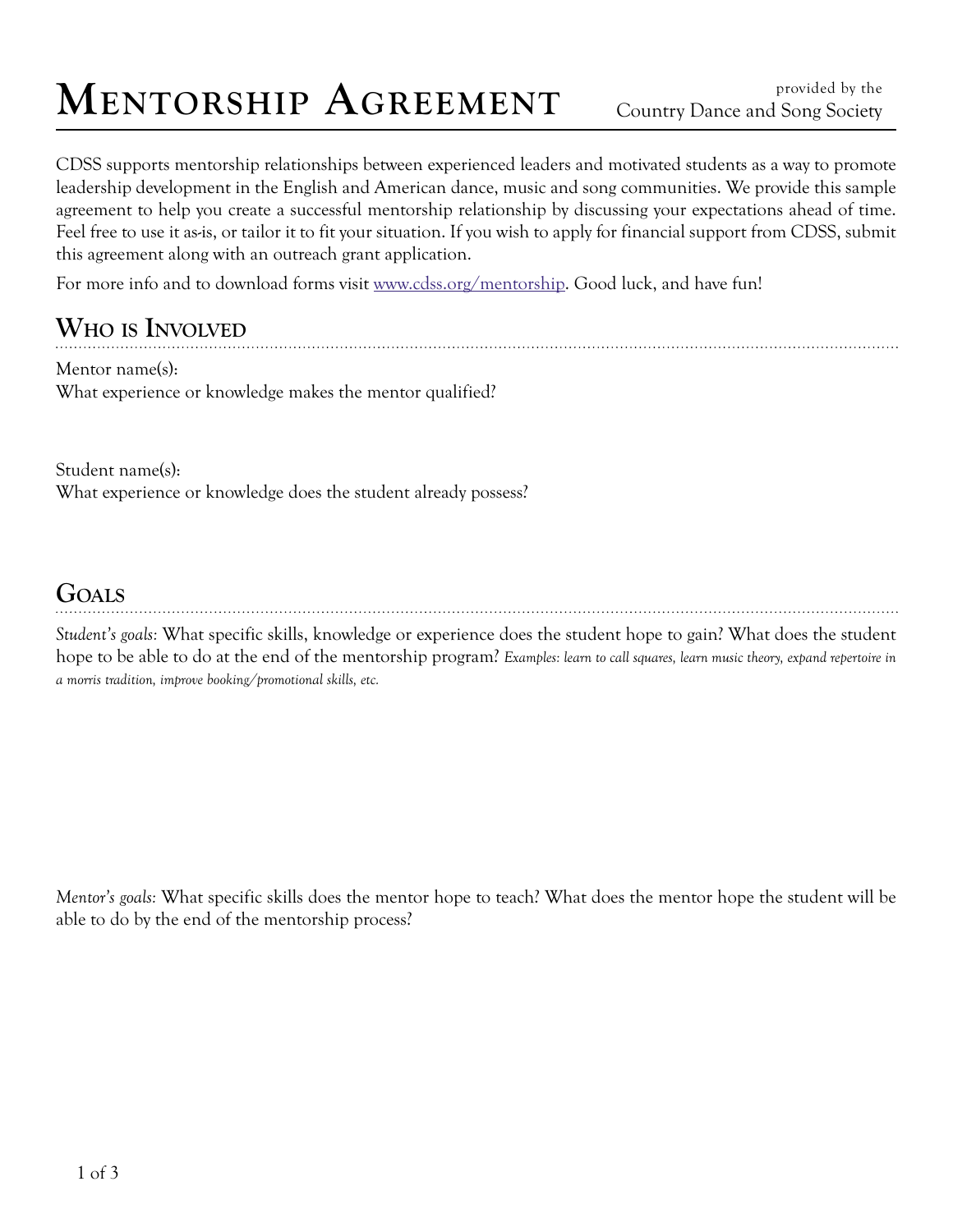#### **Structure**

Use this section to decide how you will work together to meet your goals, and to outline your expectations of each other. Think about your mentorship process in light of the student's learning style (how he/she best internalizes new ideas) and the mentor's instructional style (how he/she is most comfortable conveying information).

How will you work together? Consider the settings, the types of activities, the materials or repertoire involved, etc. *Examples: private lessons, discussion in person or via phone/email/online, doing performances or gigs together, observing each other's performances, study of other materials, etc.*

How often will you work together? For how long, or how many sessions?

What will each party do outside of the mentorship sessions? For example, how much and what kind of practice is expected of the student? What sort of preparation is expected of the mentor?

Other parameters?

## **Feedback & Assessment**

Discuss how you will communicate about and assess the student's progress towards their goals and the mentor's effectiveness as a teacher. For one approach to feedback take a look at this article from the CDSS Newsletter: www.cdss.org/newsletter/articles/feedbacktool.pdf

How will the mentor provide feedback to the student about their development? How will the student provide feedback to the mentor about their teaching? *Consider the means of communication (in person, phone, email, etc.) and topics (improvement, things needing more work, areas of confusion, etc.)*

How will the mentor assess the student's progress? How will the student assess the mentor's teaching? What about self-assessment? *Assessment implies a means of measuring progress or effectiveness. Ask "How will you know if the student is reaching their goals?"*

What procedure will you follow if one of you is not meeting the expectations outlined in this agreement?